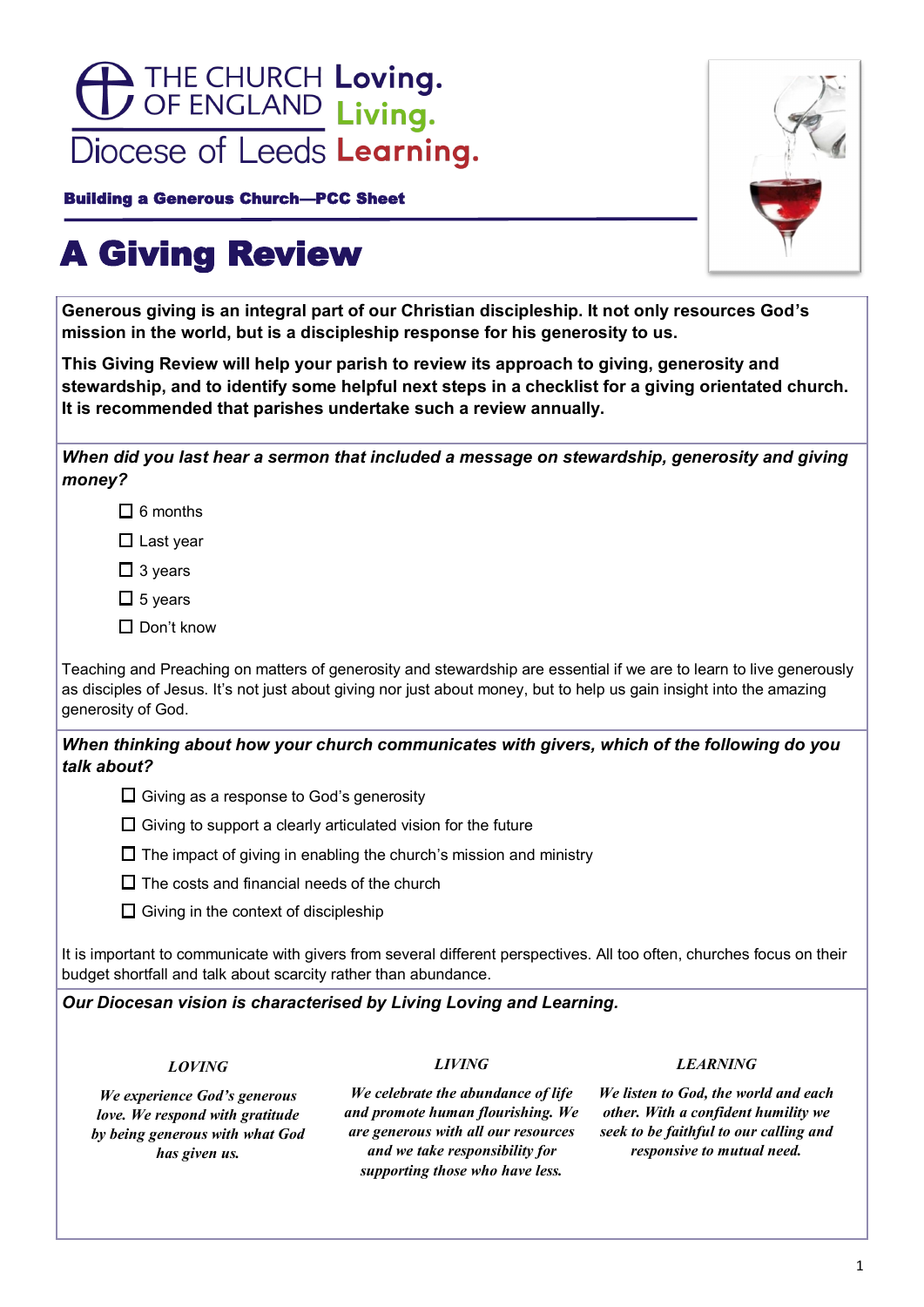

## A Checklist for a Giving Orientated Church

**Generous churches are churches which see generosity as a fundamental way of being church. Giving is not something that is focused on once a year but the church constantly encourages people to live generous lives in a wide variety of ways, and provides as many ways to give as possible. "Generosity is a fruit of God's grace, the product of a transformed heart, and it develops in an atmosphere that encourages it, celebrates it, and reproduces it consistently over time"** *Contagious Generosity, Chris Willard & Jim Sheppard, Zondervan, 2012* 

| <b>Display in Church</b>                           | <b>No</b> | Just about | Good | <b>Brilliantly</b> |
|----------------------------------------------------|-----------|------------|------|--------------------|
| Impact of the church is communicated               |           |            |      |                    |
| Vision of the church is communicated               |           |            |      |                    |
| Need for giving by the community is communicated   |           |            |      |                    |
| Giving to mission by the church is communicated    |           |            |      |                    |
| Opportunities to give one-off gifts                |           |            |      |                    |
| Opportunities to give regularly                    |           |            |      |                    |
| Opportunities to give tax effectively              |           |            |      |                    |
| Opportunity to give by contactless card            |           |            |      |                    |
| Opportunities to be generous with time and talents |           |            |      |                    |
| Encouragement for legacy giving                    |           |            |      |                    |
| Ministry team & Treasurer contact details          |           |            |      |                    |
| Thanks for giving from the church                  |           |            |      |                    |
| Thanks for giving from the diocese                 |           |            |      |                    |